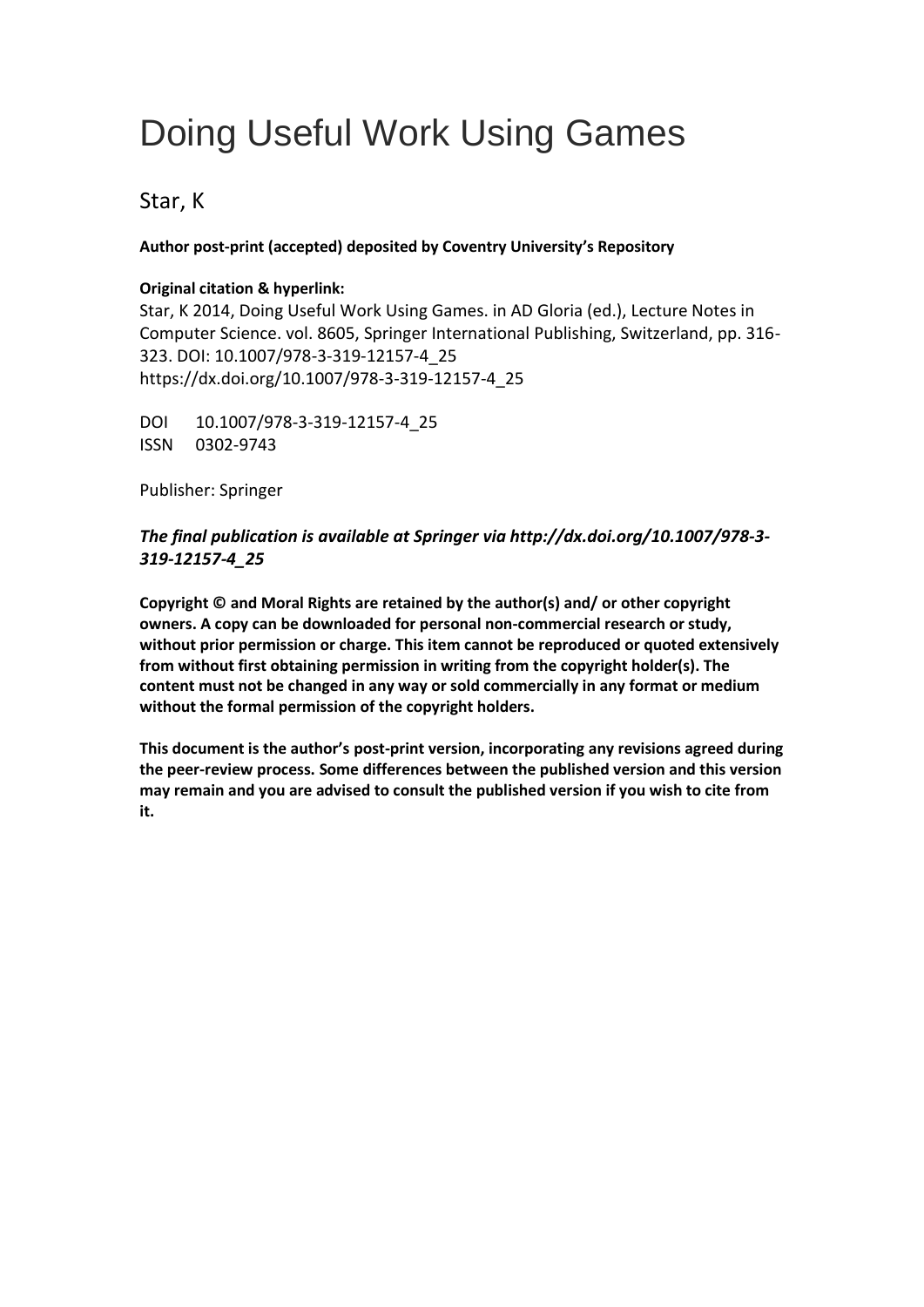# **Doing useful work using Games - a brief review Kam Star – January 2013**

**" In every job that must be done, there is an element of fun. You find the fun, and - SNAP - the job's a game! " (Mary Poppins, 1964 [FILM])** 

# **Abstract**

This is a short review of four papers on the generation of useful metadata and solving scientific problems through play. The central thesis of the papers reviewed conclude that games that are fun to play may also be used to carry out useful activity, for example in solving scientific questions. Three of the papers primarily demonstrate use of games for carrying out tasks that would be difficult for automated algorithms. The final paper demonstrates the use of a game as a learning tool with the ability to generate useful metadata as a side benefit. Throughout the review, design elements which have demonstrated contribution to the effectiveness of the games are highlighted. Additionally an objective method for evaluating the performance of the games is briefly discussed.

Each paper discusses one or more games. For the sake of clarity one game is picked from each paper. The papers selected are :

*Designing Games With A Purpose.* (Von Ahn and Dabbish : 2008) Focusing on the **ESP**  game aka Google Image Labeler<sup>1</sup>, which provides meaningful tags for images on the Web, a task which is almost impossible to achieve using computer-vision algorithms.

*The challenge of designing scientific discovery games.* (Cooper et al. 2010) - Focusing on Foldit<sup>2</sup>. A biochemical discovery game. Designed to make it possible for non-experts to make useful contribution to the scientific domain of protein folding.

*Validation of Music Metadata via Game with a Purpose.* (Dulavcka and Bieliková : 2012) Focusing on CityLights<sup>3</sup>. A music metadata validation game.

*The Spectral Game : leveraging Open Data and crowdsourcing for education.* (Bradley et al. 2009) Focusing on **Spectral game**<sup>4</sup>, a game that involves matching molecules to their spectra graph.

 $\overline{a}$ <sup>1</sup> ESP be played a[t http://images.google.com/imagelabeler/](http://images.google.com/imagelabeler/)

<sup>&</sup>lt;sup>2</sup> Foldit be played at <u>http://fold.it</u>

<sup>&</sup>lt;sup>3</sup> CityLights be played at<http://bit.ly/city-lights>

<sup>&</sup>lt;sup>4</sup> Spectral Game be played at<http://www.spectralgame.com/>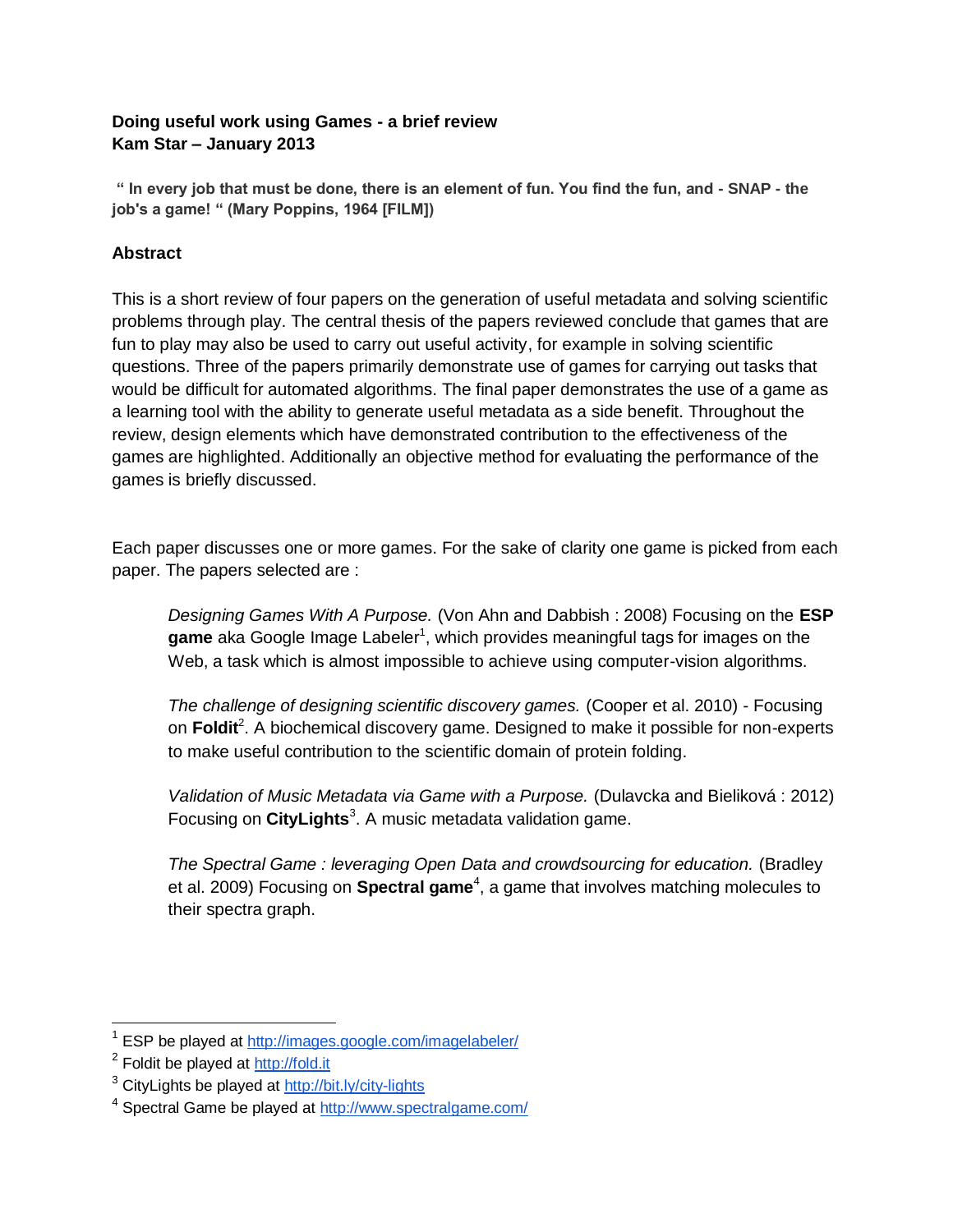## **Introduction : Calculations that are easy for humans but hard for algorithms**

According to researcher at the Entertainment Software Association, by the age of 21 the average American spends the equivalent of five years of working a full time job 40 hours a week playing computer games.<sup>5</sup> The constructive channelling of human brainpower through computer games may potentially be an untapped source of intellectual capacity. Arvidsson and Sandvik (2007) argue that playing games may be regarded as a kind of unpaid immaterial labour, implying players' creativity and general intellect may be utilised for the benefit of the game designer's intent.

Some trivial tasks which are easily solved by people can challenge the most sophisticated algorithms and artificial intelligence. Computer games which utilise human intelligence in order to carry out useful tasks otherwise difficult for algorithms to perform are described as 'games with a purpose' or **GWAP** by Von Ahn and Dabbish (2008).

Scientific discovery games or **SDG** as described by Cooper et al. (2010) are a type of GWAP that are concerned with harnessing the enormous collective problem-solving potential of the game playing population, but who are not familiar with the specific scientific domain.

SDGs are about using human problem solving ability to solve computationally difficult scientific problems. They provide game like mechanisms for non-expert players to help solve these problems. Foldit fits perfectly within this description. Crowdsourcing the discovery of protein's natural shapes.

The Spectral game is also arguably an SDG. Although its creators see it more as a Serious Game. It's aims is to leverage open data and crowdsourcing for education. The game involves matching molecules to various forms of interactive spectra graphs. Interpretation of spectra is an essential skill for organic chemists and many students struggle to grasp the nuances of various spectroscopy techniques. It was created by bringing together Open Source spectral data, a spectrum viewing tool and a workflow that combined these within a gaming framework.

CityLights is a GWAP and has many similarities with ESP although its aims is to validate the accuracy of existing metadata associated with a song, such as mood, quality, time and place to listen to the song. It was designed to use player competition and music exploration as its principle fun aspects.

#### **Elements for success**

<sup>&</sup>lt;sup>5</sup> Entertainment Software Association - [http://www.theesa.com/facts/gamer\\_data.php](http://www.theesa.com/facts/gamer_data.php)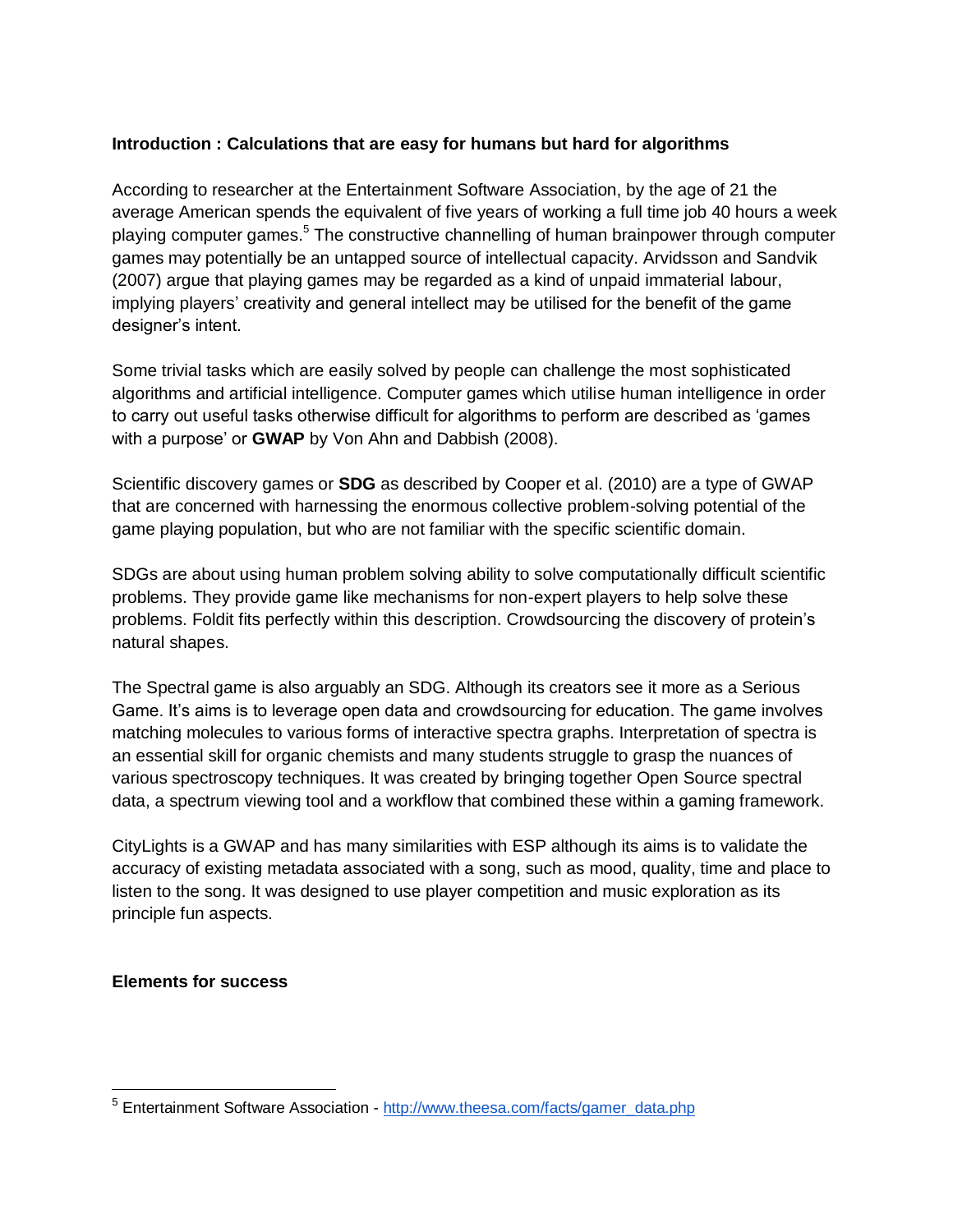This section examines some of the critical design elements relating to the success of each of the games as described by the authors of the related papers. The frameworks formulating each approach to developing the various games are also identified and briefly discussed.

Von Ahn and Dabbish (2008) argue that the critical ingredient for a successful GWAP lie in persuading enough human-hours to be spent playing the games with a probabilistic guarantee that the game's output is correct. They also present three frameworks for designing and deploying GWAPs, covering basic rules and winning condition that lead to optimum outcomes that is holding the player's interest whilst compelling them to perform the intended computation. The three types of game have been described are :

A. Output-agreement Games : Where two players are given the same input and must produce the same output. For example input is an image and the output would be a matching keyword as in ESP.

B. Inversion-problem games : Where one player is the "describer" and the other player the "guesser". To win the guesser must give the same output that was given to the describer.

C. Input-agreement games : Where two players are instructed to produce output describing their input, then determine whether they have been given the same input.

Amos and Kahneman (1981) demonstrate that the way in which a choice is framed, that is the words and phrases used to describe the choice to the decision maker, has a direct relation to its propensity to persuade.

It can be argued that one of the ingredients of success of these games is in the way the game frames the computational task to the player. For instance In the Output-agreement game, rather than asking players to describe what they see, players are asked to "think like the other player", and to describe what the other player may be thinking.

Research confirms humans along with other social animals are wired to be emphatic (Decety and Philips, 2004). In essence people are wired to be able to think like others. Decety and Philips argue that this ability to think like others is an innate human motivation requiring a multitude of cognitive mechanisms. They further report that the degree with which the subject is successful in completing the cycle of empathy displays a strong link with reward mechanisms within the brain. Therefore thinking liking other players may be described as a rewarding social engagement mechanism which would help to increase fun and enjoyment from a game (Decety and Philips, 2004).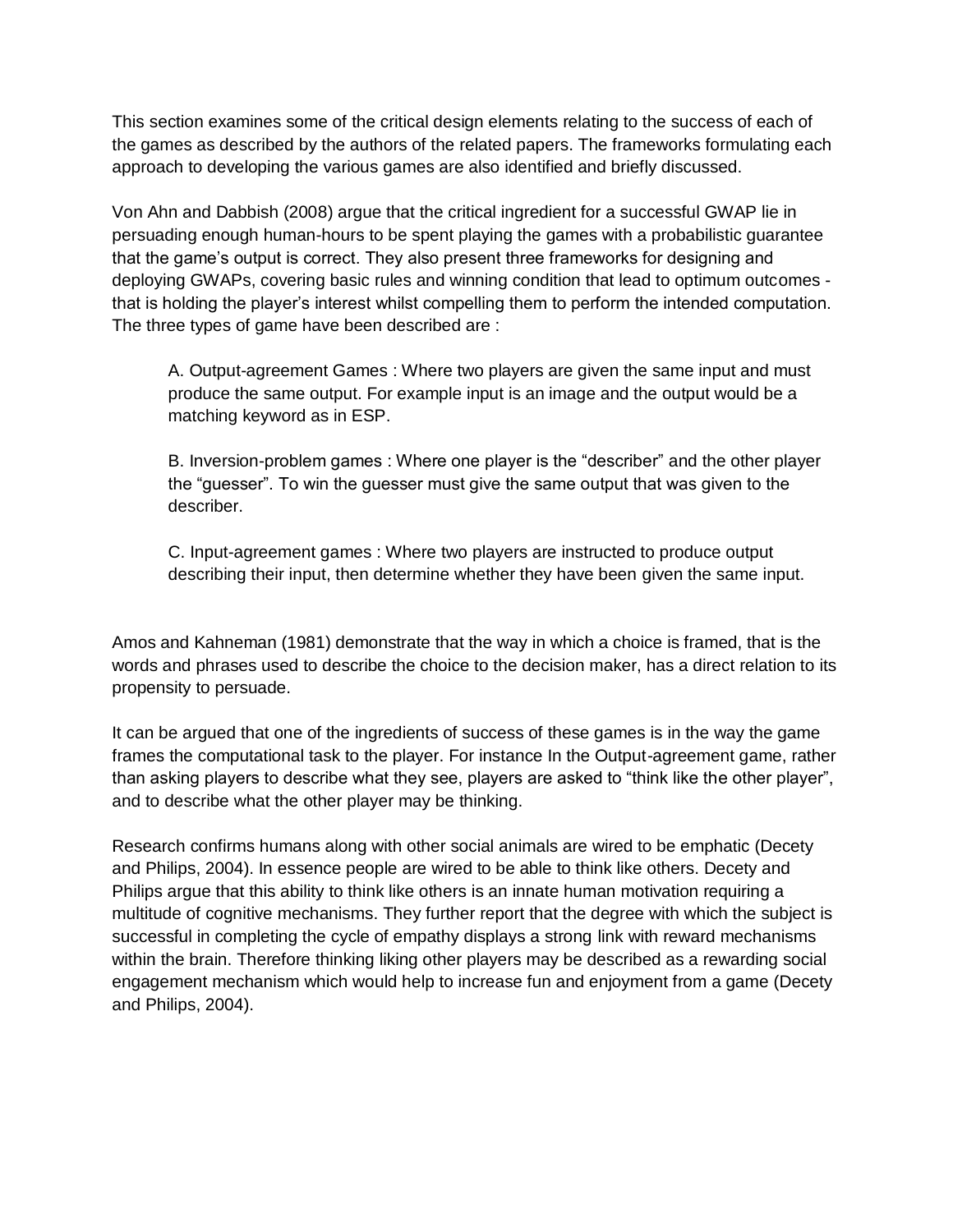Games such as charades and the 2012 game app "Draw Something!" a game where the players play in pairs to guess what the other is drawing. Bought by Zynga for \$200M a mere 6 weeks after it was developed <sup>6</sup>, rely on this type of mechanism.

The Inversion-problem game is designed in a way to collect facts as a side effect of playing - i.e. the player is never asked to "enter facts about milk" rather the task is framed as "enter facts about milk that will help the other person guess its milk" - the subtle difference between the two approaches means a mundane computational task is transformed from a task about entering the player's knowledge to a task about emphatic thinking.

In order to increase player enjoyment some additional elements can be incorporated into the Inversion-problem game. These included transparency and alternation. Transparency allows the describer to give small hits to the guesser, making the process much more interactive. Whilst alternation meant that after each round the players swap roles. Creating variety and fully involving both players.

In order to discourage players from random guesses the scoring in input-agreement games strongly penalise incorrect guesses. Rather than de-motivating the player by punishing them with negative points, the point system can be designed to increase points for streaks of correct answers.

The design process for each of the games seems to have been entirely different. With the Foldit team being the only one that included game designers. Foldit brought together biochemistry, game design, art and computer science - in an interactive, multi-disciplinary and iterative approach to design. Where the design was continually evolved in response to gameplay traces, player feedback and expert analysis.

The development of Foldit is ongoing, and according to the authors of the game, the game is constantly being updated. Playtesting is used as a way of uncovering what element of the game are fun and which can be most confusing and difficult to understand. One form of play testing carried out by the team is 'think-alouds' these have players play through the levels and say out loud what they are thinking (Ramey et al. 2006). This helps to decipher what works well and what could be adjusted to make the gameplay more fun.

Foldit is essentially a 3D jigsaw puzzle, a simulation tool for shaping proteins framed within a context of a game with challenges and competition. It was developed to show that human's innate spatial reasoning can make it possible for non-experts to make useful contributions to the field of protein shape problems.(Cooper et al. 2010) In Foldit the solution for the problem is unknown, therefore the game could not be designed with a specific solution in mind. Rather the game must provide the tools needed to assemble the solution, in a similar way as lego provides

e<br>[http://articles.businessinsider.com/2012-03-21/tech/31218846\\_1\\_zynga-revenue-rate](http://articles.businessinsider.com/2012-03-21/tech/31218846_1_zynga-revenue-rate) accessed

<sup>1.1.2013</sup>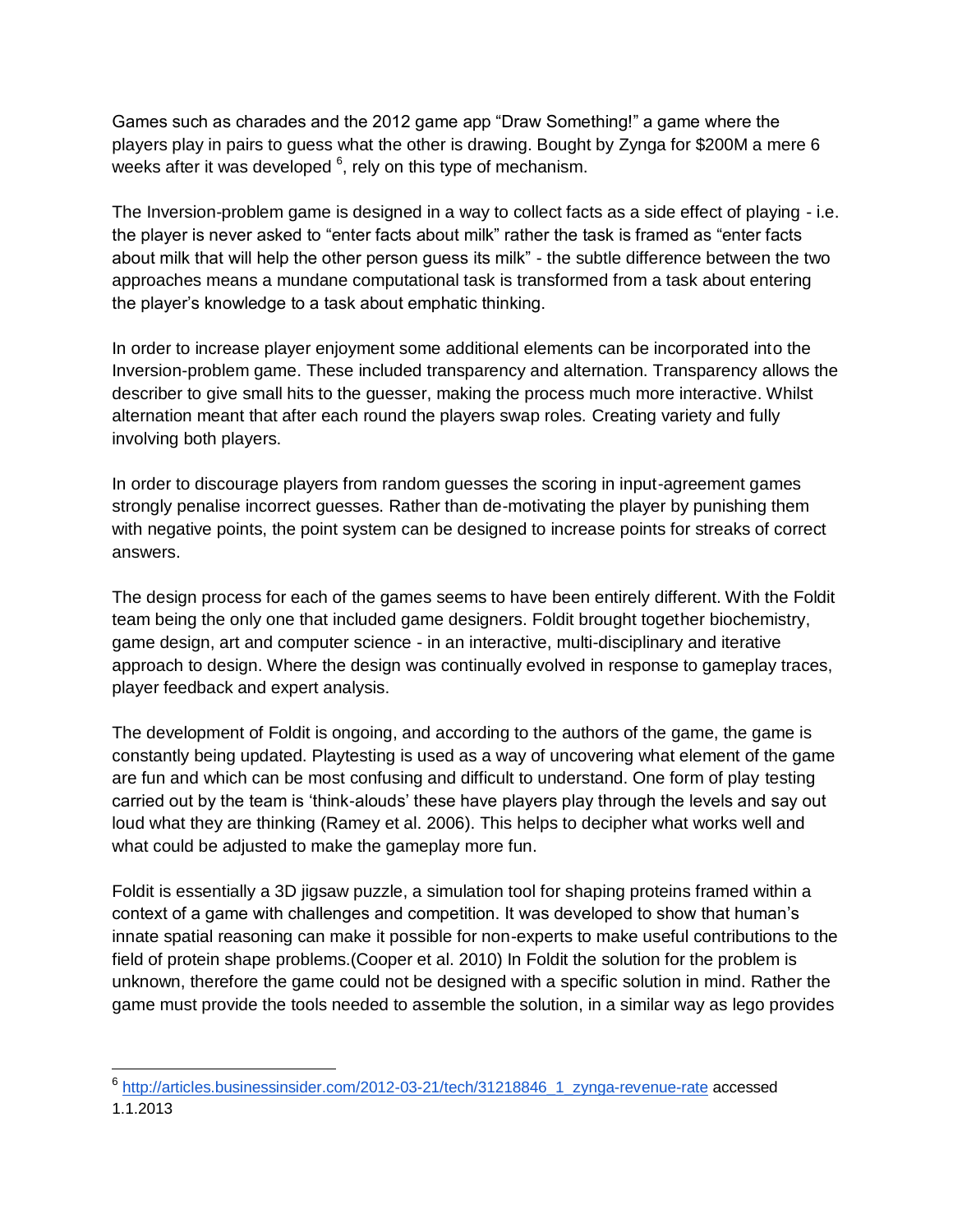the building blocks to create anything the player desires. These types of game can be described as open-ended simulation games or sandbox games (Squire : 2007).

According to wikipedia, the definition of sandbox games encompasses a large variety of different types of games, from non-linear entertainment games to virtual worlds and simulation games. Sweetser (2008) defines sandbox games as simulations, except for the somewhat loose definitions of tasks, challenges, and completion.

Squire (2007) identifies the use of sandbox games for their capacity to recruit diverse interests, provide an engaging interface for creative problem solving, and enable players to carry out productive acts. Therefore the use of this type of sandbox framework for a GWAP appears to be well suited to situations where creative problem solving is required. By providing the building blocks and defining the interaction behaviours that mimic the real-world constraints of the problem within the game, the players may be able to discover previously unknown scientific solutions. (Cooper et al. 2010)

# **Exploring Mechanisms for Player Engagement**

The central tenet of GWAPs is player enjoyment while carrying out the computational task, as such players are not directly instructed to solve the computational problem - rather to think like the other player. Other features incorporated in GWAP are taken from challenges outline by Malone (1980, 1982) - these include timed response, score keeping, player skill level, high score lists and randomness.

Timed response is an effective motivator since motivational theory posits that goals that are both well-specified and challenging lead to higher levels of effort than goals that are too vague or easy to accomplish (Locke and Latham : 1990).

The Foldit game uses timed response by having scientists post problems to the server, these puzzles are usually available for a week, before a winner is announced. Similarly on the ESP and Spectra Game time response is used to motivate players for their input.

Player Skill Levels is also used by the ESP and Foldit game. Here players are shown their current skill level and the number of points needed to reach the next level. The ESP game has provided a tremendous amount of data to support the effectiveness of player skill level ranking as it relates to engagement. Data from 200K players indicates that 42% of scores fall within a few points of a rank cut-off. Given that the point intervals for ranking within ESP occupy less than 2% of the possible cumulative scores, the data strongly suggests that many players continue playing just to reach a new rank. The data provided does not indicated whether after levelling up to a new rank and logging off, the players came back to improve their ranking. Goh et al. (2011) argue that displaying the players' skill level to other players is a contributor in replayability of image tagging games.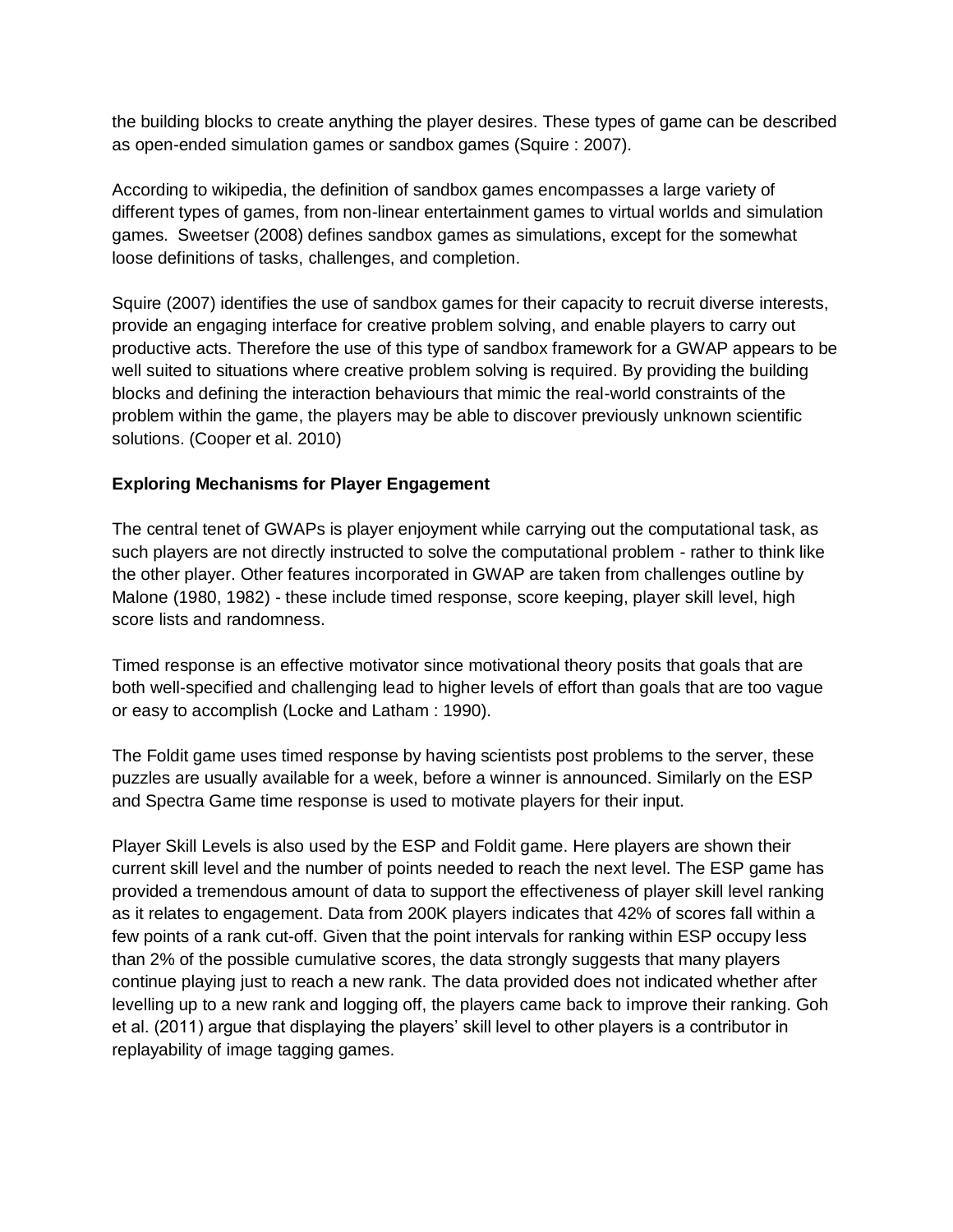Scoring in SDGs must direct players toward the solution by encouraging them to explore the solution space. For this Foldit used a competition form where player's goal is to do better than other players. Although players can also collaborate as teams - all players are ranked against each other in terms of their effectiveness in a highscore list.

Highscore lists within EPS were divided into multi-levels, from the last hour to day to all time, varying in difficulty and providing strong, positive motivation for extended play. Particularly useful for those who are competitive.

The authors of CityLights assert that by giving points even for actions not connected with their purpose players will return in the future (Dulavcka and Bielikováet : 2012). They call this "proper scoring" and assert that player enjoyment is provided by highscore lists, however these assertions are not shared by other researchers in this area such as Shell (2010) and Deterding et al.(2011), who argue that for scoring to count, it must be meaningful. This suggests that meaningless scoring for actions that are not related to the skills within the game or as part of a feedback loop is unlikely to be an effective mechanisms for the purpose of replayability.

The gaming elements within the Spectral Game included increasing difficulty as the player progressed through the game by an ever increasing complexity of the spectra. It also included a timed element of finding the right answer before a countdown expires. Players were given their performance relative to recent and top players. Players can also associate themselves with groups which could help in direct score comparison amongst members through the highscore lists.

The output in GWAPs must be accurate and the development team used a variety of techniques including random matching, player testing and repetition - until a certain number of consistent outcomes had been achieved. Von Ahn and Dabbish (2008) additionally used paid participants and independent raters to evaluate the quality of the output produced in the game to ensure it meets the required standards.

In order for a relatively complex game to be better received by players, the players must be introduced to the components of the game in a step by step manner (Salen, Zimmerman : 2003) - within SDGs the gameplay, visualisations, interactions and evaluation methods all require some training - carried out as part of introductory levels to the game. (Cooper et al. 2010)

Accurate visualisation is one of the key aspects of an SDG (Cooper et al. 2010). The visualisation must sufficiently reflect and illuminate the natural rules of the system. In Foldit this meant showing the fundamental properties of proteins. The visualisations must also manage and hide the complexity of the system such that players are not immediately overwhelmed - this was achieved by hiding all but the most critical aspects of the puzzle as the player progressed. Visualisations must also be approachable by players rather than baffle them, for this the Foldit team used a cartoonish look, and enabled players to customize their view as they become more experienced with the system.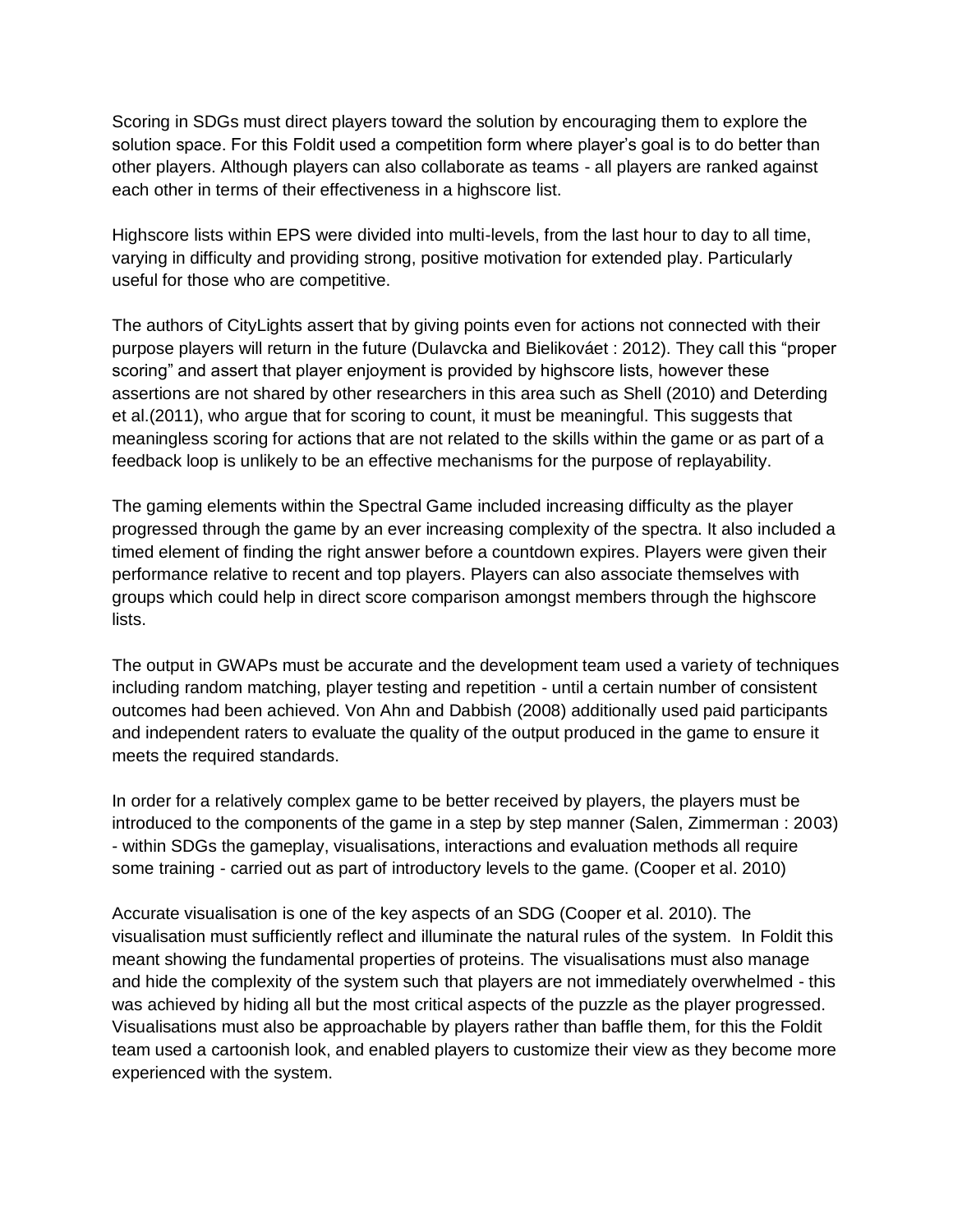Interactions within SDGs must respect the constraints of the system, that is the possible solutions must be plausible within the scientific domain. Interactions must also be sufficient to explore the solution space; it must be possible to achieve the correct output from the given input. Within Foldit this was achieved by running puzzles where the solution was visible as a guide, this demonstrated that it was possible to achieve the correct output with the interactions given to the player.

In a successful GWAP the interactions should be intuitive and fun - within Foldit this concept is brought to life as 'touchability'. The ability to interact with the protein as though you could actually touch it, push it, pull it and shake it. The difference between a GWAP and a general online game (or website) whose aim is to capture screen-time, is in the formers' ability for useful work to be carried out as a by-product of play, whilst the latter is often only concerned with play for fun or in the case of a website, potentially devoid of the play as an engagement mechanism.

#### **Evaluating success**

GWAPs can be evaluated in terms of their efficiency and expected contribution. Von Ahn and Dabbish (2008) define the method of measuring the performance of this type of game as; the average number of problem instances solved per human hour, multiplied by the average amount of overall time an individual will play the game.

For instance if during one hour of playing the game an average player carries out 100 tasks and the average lifetime playability of the game per player is 2 hours. The expected contribution per player (CPP) is a score of 200. This CPP score represents an objective measure which can be used to compare and assess the effectiveness of variety of a GWAPs around a specific topic. Since CPP is not concerned with the number of players, rather the expected output from each individual playing the game, the task of marketing and dissemination can be ignored. A game with a higher CPP score is more valuable.

In order to evaluate whether Foldit was capable of being used to find tangible solutions, the solutions were entered into a protein structure prediction methods competition. The results found by players compared favourably to other methods used including automated systems. Cooper et al. (2010) concluded that the game has been designed in such a way that players can use it to solve the specific biochemical problems.

Evaluation of CityLight was carried out by comparison of the outcomes to a priori created by experts. Since only 78 players took part and 50% of the tags did not receive sufficient evaluation. According to Dulavcka and Bieliková (2012) 66% (n=1300) of the tags were evaluated correctly. However in considering the vast number of tags which were not evaluated the game is less than 33%(n=78) accurate in identifying the correct tags, with a failure rate of over 67%(n=78).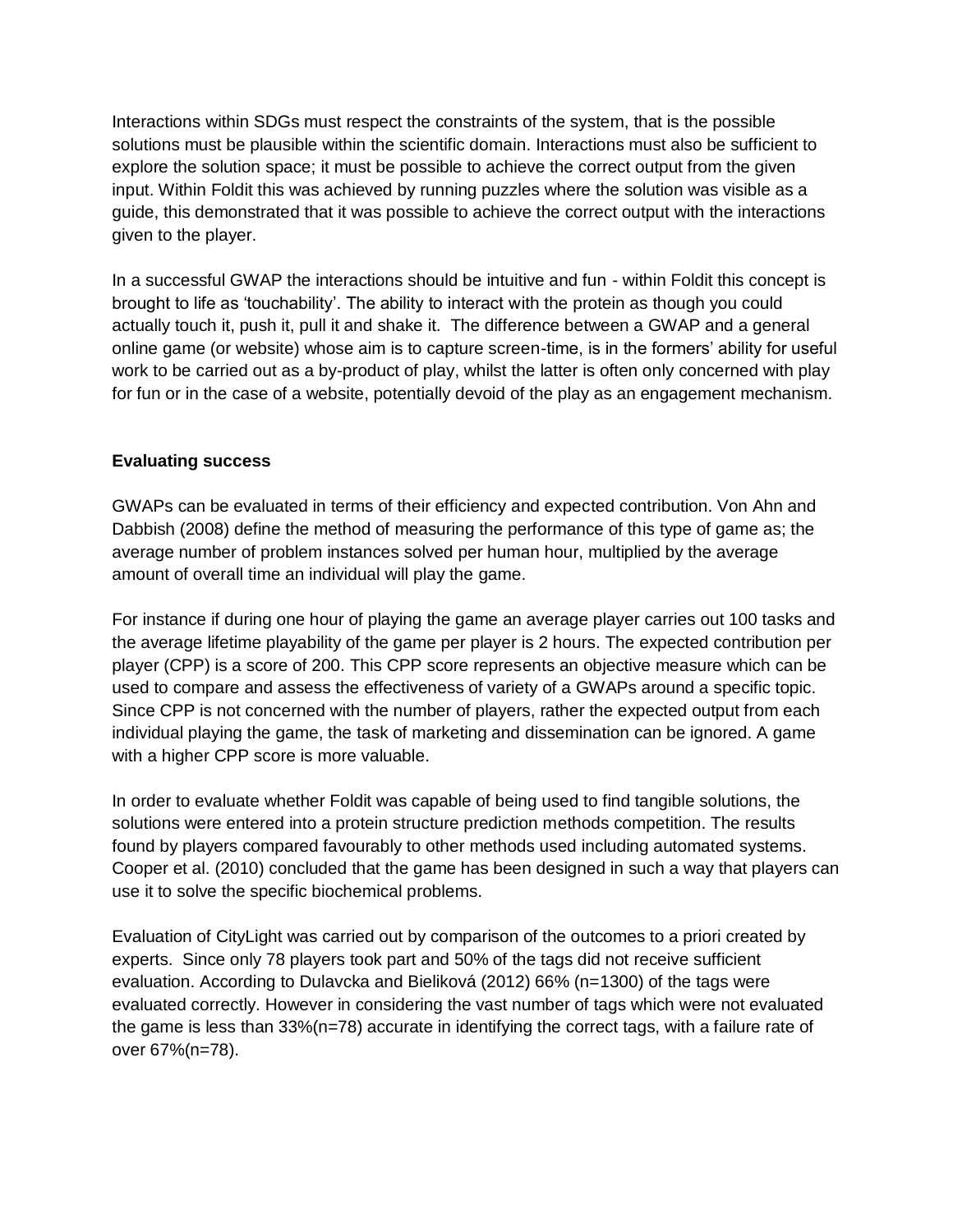Dulavcka and Bieliková (2012) assert that the common problem with most existing GWAPs is a cold-start which causes an insufficient number of players from engaging with the game. However CityLights attracted less than 80 players, compared to all other GWAPs reviewed which many thousands or hundreds of thousands of players. This supports the hypothesis that the cold-start is potentially not the common problem, rather the lack of fun and interest as identified by Von Ahn and Dabbish (2008).

The key feature of the CityLight game was to show tags that had strong support or not so good support. However since tags are displayed to the player grouped together the value of the validation approach is limited because a correct tag may be mixed in a group with incorrect tags and the player would have no choice but to label the entire group incorrect.

Although the definition of the Spectral Game is more fitting with a Serious Game because of its primary goal as an educational tool rather than a human computation output. The authors have noted one of the critical side benefits of the game has been the examination of the open data and reporting of potential issues with it. Since players can flag incorrect spectra and leave comments associated with it for the curators of the open data. This has resulted in the deletion, reassociation and correction of certain spectra from the database through the crowd effort.

The methods of objective evaluation described by Von Ahn and Dabbish (2008) was unique amongst all the paper reviewed and deserves to be adopted by others as a scientific approach to measuring the effectiveness of a GWAP and improvement in game design.

#### **Other Related Work**

Using people to solve discrete tasks that computers find difficult to accomplish automatically is not new - Amazon's Mechanical Turk (AMT) (developed in 2005, [www.mturk.com\)](http://www.mturk.com/) is a platform within which individuals carry out small tasks for small sums of money. The tasks are knows as HITs (Human Intelligence Tasks), and include activities such as choosing the best among several photographs of a storefront, writing product descriptions, or identifying performers on music CDs.

The difference between AMT and GWAPs are in the lack of financial incentives insofar as people willingly perform HITs in GWAPs without a need for monetary remuneration.

The Open Mind Initiative is a worldwide research programme aimed at teaching computer programs commonsense facts - whilst OMI shares many of the elements of GWAPs, the difference in the way that GWAPs are designed to be enjoyable.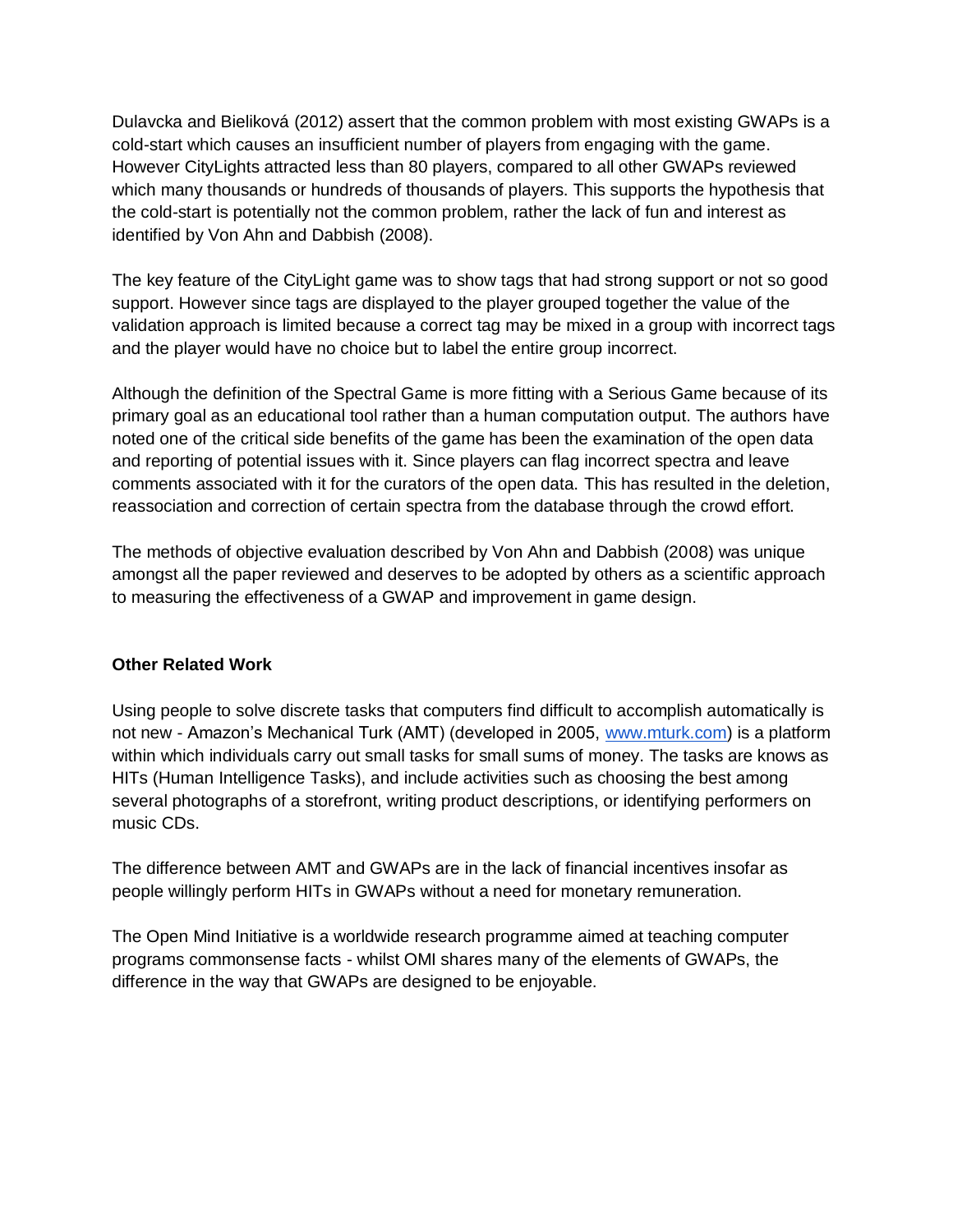#### **Conclusion**

The papers reviewed here make a compelling case in the argument for the use of games as a method of carrying out useful computational work by players. The studies examined suggest that is it possible to carry out useful work as a side benefit of playing these games. Moreover that this is a type of work that could be paid for, being carried out for free by the players. In effect free immaterial labour in return for fun.

Some of the traits making GWAPs successful were identified as : Framing, competition, timedresponse, transparency, alternation, streak-scoring, high-scores, step-by-step introduction, increasing difficulty and appropriate visualisation and manipulation tools within the game.

As a method of objectively measuring the effectiveness of various GWAPs, a CPP (Calculations Per Player) score has been identified. CPP represents the total number of calculations a single player will on average perform during a lifetime play of a particular game.

Further research into the traits and design elements that contribute positively to the success of GWAPs, building on the work reviewed here, could perhaps yield a 'best practice' or guidelines for designers and developers of this type of serious game.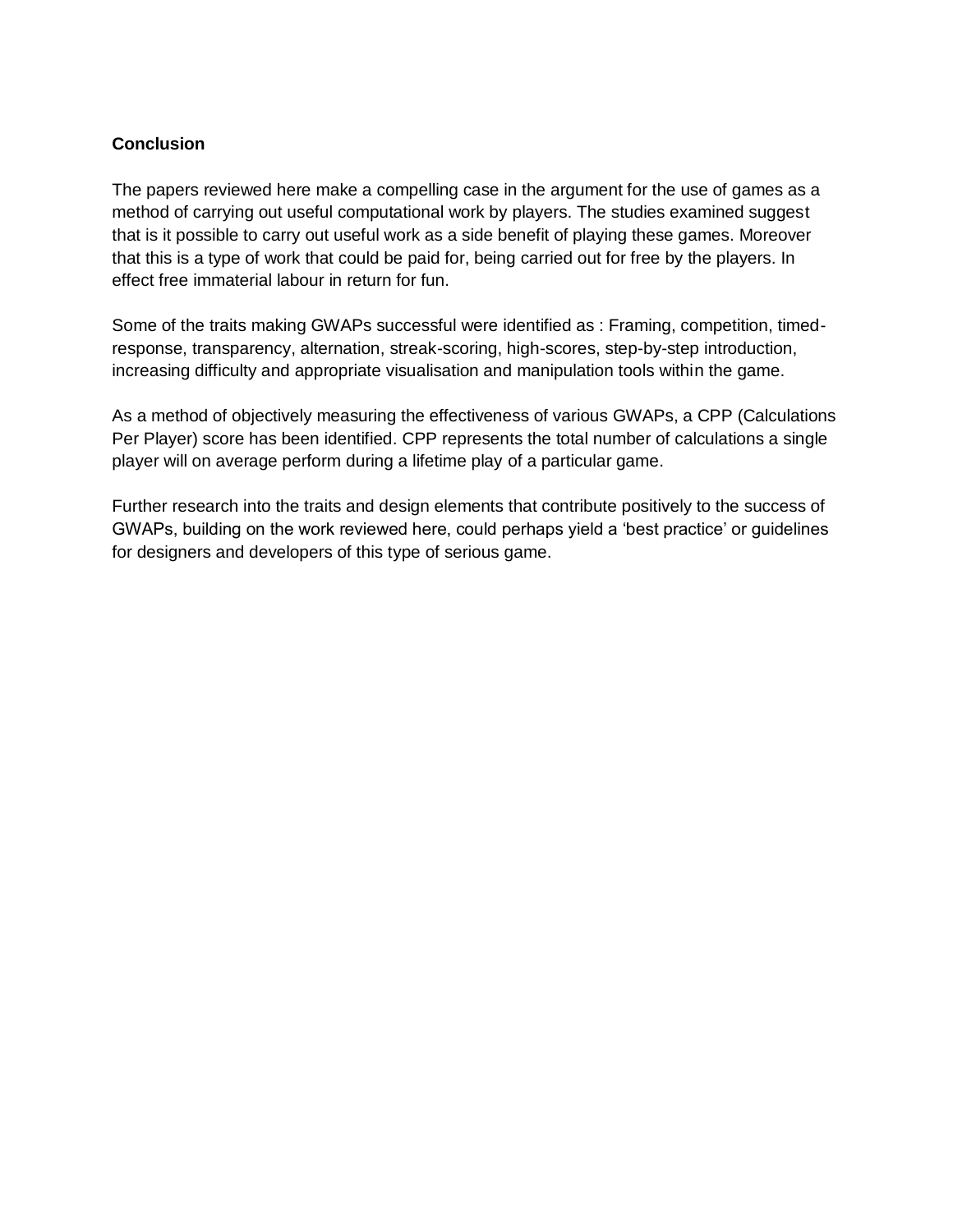#### **Bibliography**

- Arvidsson, A., Sandvik, K., 2007. Gameplay as design: uses of computer players' immaterial labour. Northern Lights: Film and Media Studies Yearbook 5, 89–104.
- Bradley, J.C., Lancashire, R.J., Lang, A.S.I.D., Williams, A.J., 2009. The Spectral Game: leveraging Open Data and crowdsourcing for education. Journal of cheminformatics 1, 1–10.
- Cooper, S., Treuille, A., Barbero, J., Leaver-Fay, A., Tuite, K., Khatib, F., Snyder, A.C., Beenen, M., Salesin, D., Baker, D., 2010. The challenge of designing scientific discovery games, in: Proceedings of the Fifth International Conference on the Foundations of Digital Games. pp. 40– 47.
- Decety, J., Jackson, P.L., 2004. The functional architecture of human empathy. Behavioral and cognitive neuroscience reviews 3, 71–100.
- Deterding, S., Dixon, D., Khaled, R., Nacke, L., 2011. From game design elements to gamefulness: defining gamification, in: Proceedings of the 15th International Academic MindTrek Conference: Envisioning Future Media Environments. pp. 9–15.
- Dula\vcka, P., Bieliková, M., 2012. Validation of music metadata via game with a purpose, in: Proceedings of the 8th International Conference on Semantic Systems. pp. 177–180.
- Goh, D.H.L., Ang, R.P., Lee, C.S., Chua, A.Y.K., 2011. Fight or unite: Investigating game genres for image tagging. Journal of the American Society for Information Science and Technology 62, 1311–1324.
- Jesse Schell: When games invade real life | Video on TED.com, n.d. .
- Locke, E.A., Frederick, E., Lee, C., Bobko, P., 1984. Effect of self-efficacy, goals, and task strategies on task performance. Journal of applied psychology 69, 241.
- Locke, E.A., Latham, G.P., 1990. A theory of goal setting & task performance. Prentice-Hall, Inc.
- Malone, T.W., 1980. What makes things fun to learn? Heuristics for designing instructional computer games.
- Malone, T.W., 1982. Heuristics for designing enjoyable user interfaces: Lessons from computer games, in: Proceedings of the 1982 Conference on Human Factors in Computing Systems. pp. 63–68.
- Open world, 2012. . Wikipedia, the free encyclopedia.
- Ramey, J., Boren, T., Cuddihy, E., Dumas, J., Guan, Z., Van den Haak, M.J., De Jong, M.D.T., 2006. Does think aloud work?: how do we know?, in: CHI'06 Extended Abstracts on Human Factors in Computing Systems. pp. 45–48.
- Salen, K., Zimmerman, E., 2003. Rules of play: Game design fundamentals. MIT press.
- Shneiderman, B., 2004. Designing for fun: how can we design user interfaces to be more fun? interactions 11, 48–50.
- Squire, K., 2007. Open-ended video games: A model for developing learning for the interactive age. The John D. and Catherine T. MacArthur Foundation series on digital media and learning 167– 198.
- Sweetser, P., 2008. Emergence in games.
- Tversky, A., Kahneman, D., 1981. The framing of decisions and the psychology of choice. Science 211, 453–458.